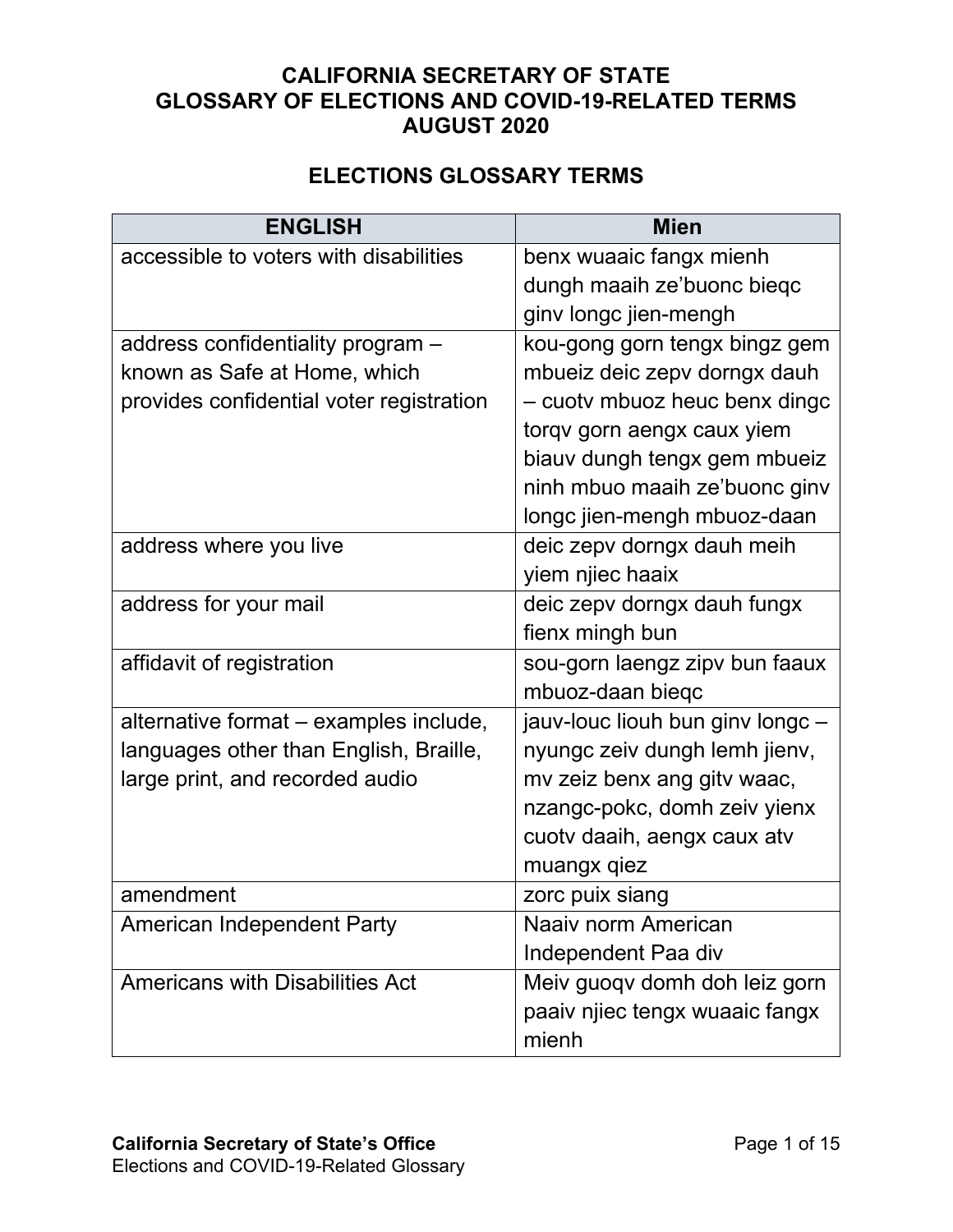| assistance in voting                   | tengx bieqc mbuoz wuotc ginv     |
|----------------------------------------|----------------------------------|
|                                        | longc jien-mengh                 |
| <b>Assistant County Clerk</b>          | Benx nquenc zangc tengx bouc     |
|                                        | buoz Clerk jien-mengh            |
| <b>Assistant Registrar of Voters</b>   | Benx bouc buoz jien-mengh        |
|                                        | tengx goux mbuoz-daan yiem       |
|                                        | maaih ze'buonc ginv jien-        |
|                                        | mengh mienh                      |
| audio ballot                           | njiec mbuoz zeiv-daan bieqc      |
|                                        | ginv jien-mengh                  |
| <b>Ballot</b>                          | Njiec mbuoz zeiv-daan ginv       |
|                                        | longc jien-mengh                 |
| ballot box                             | faang dapv njiec mbuoz zeiv-     |
|                                        | daan ginv longc jien-mengh       |
| ballot card                            | njiec mbuoz fangx-daan ginv      |
|                                        | longc jien-mengh                 |
| ballot drop box/location               | faang liouh dapv njiec mbuoz     |
|                                        | zeiv-daan/dorngx dauh            |
| ballot drop off location               | fungx njiec mbuoz zeiv-daan      |
|                                        | nzuonx bun                       |
| ballot marking device                  | longc jaa-dorngx tengx mbiuv     |
|                                        | njiec mbuoz zeiv-daan ginv       |
|                                        | longc jien-mengh                 |
| ballot measure                         | gunv goux njiec mbuoz zeiv-      |
|                                        | daan jauv-louc                   |
| ballot stub                            | njiec mbuoz zeiv-daan nyei       |
|                                        | zeiv-dauh                        |
| bilingual poll worker                  | zoux gong jien-mengh zaah        |
|                                        | funx haih gorngv yi fingz waac   |
| bond measure                           | goux ndorqc mangc nyaanh         |
| <b>California Constitution</b>         | California domh doh leiz gorn    |
| California Secretary of State's office | California saengv zangc si-gret- |
|                                        | te-ri ze'weic gorn               |
| Candidate                              | Oix bun ginv zoux jien-mengh     |
|                                        | nyei mienh                       |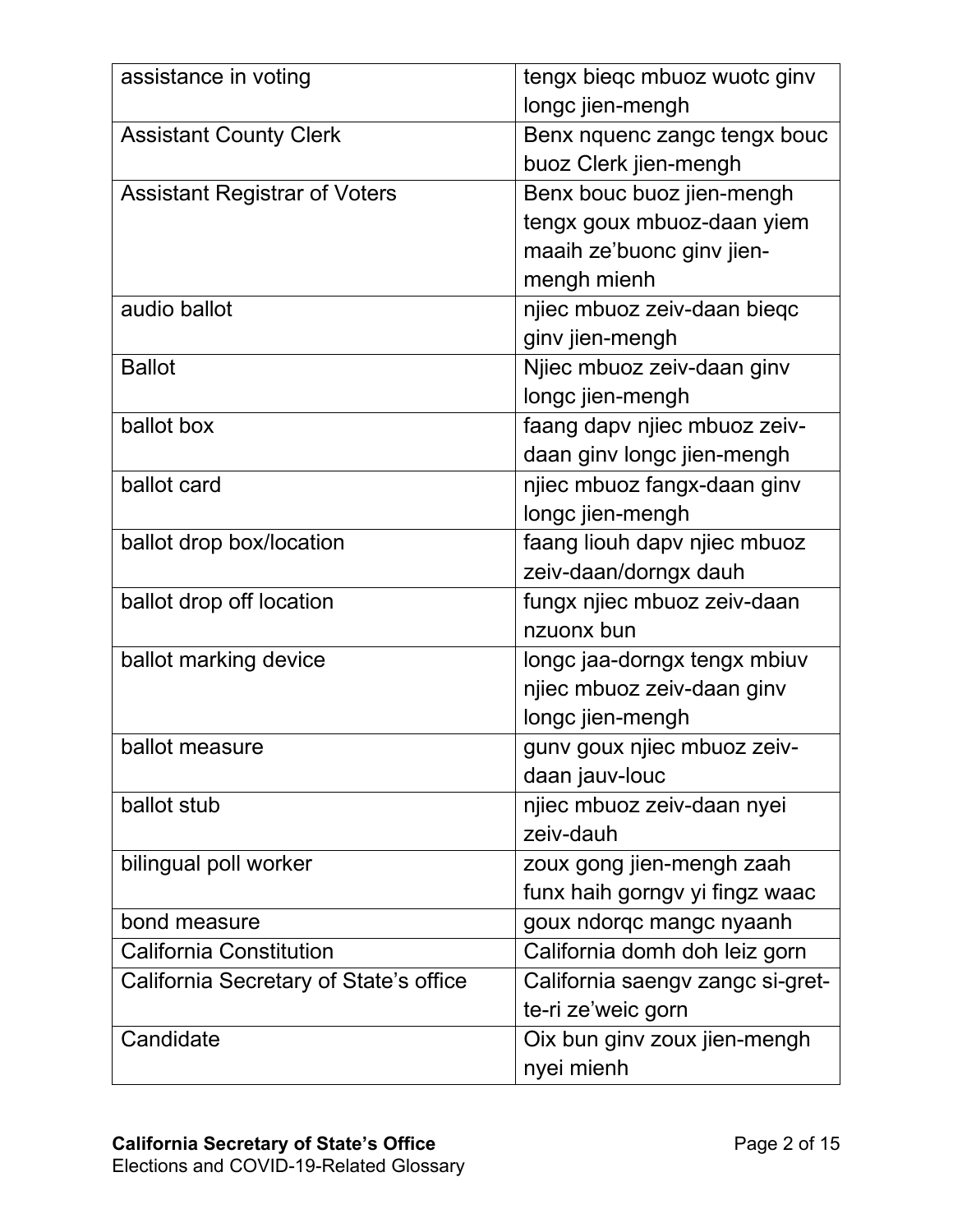| cast a vote                           | Njiec mbuoz biegc hoc daan      |
|---------------------------------------|---------------------------------|
| <b>Conditional Voter Registration</b> | Faaux bieqc mbuoz-daan bun      |
|                                       | ninh mbuo maaih ze'buonc ginv   |
|                                       | jien-mengh gan sic dauh jauv-   |
|                                       | louc                            |
| confirm your registration             | laengz zipv meih faaux mbuoz    |
|                                       | bieqc mbuoz-daan                |
| consolidated precinct                 | dorh deic dauh zorpc gapv       |
|                                       | zuny doic                       |
| constitutional                        | ei gan domh doh leiz gorn       |
| county                                | nquenc                          |
| <b>County Clerk</b>                   | Nquenc zangc Clerk jien-        |
|                                       | mengh                           |
| county measure                        | ndorqc mangc goux nquenc        |
|                                       | zangc                           |
| <b>County Voter Information Guide</b> | Sou-guv liouh njiec waac-fienx  |
|                                       | bun ninh mbuo maaih ze'buonc    |
|                                       | ginv jien-mengh yiem nquenc     |
|                                       | zangc                           |
| curbside voting                       | njiec mbuoz ginv longc jien-    |
|                                       | mengh gan da'nyeic bung jauv-   |
|                                       | louc daaih                      |
| decline to state                      | my oix mbiuv bun hiuv           |
| <b>Democratic Party</b>               | Naaiv norm Democratic Paa div   |
| district                              | mungv                           |
| drive-through voting                  | niouv cie jiex bieqc mbuoz ginv |
|                                       | longc jien-mengh                |
| duplicate vote                        | njiec mbuoz biegc ginv longc    |
|                                       | jien-mengh lapv yi nzunc        |
| early voting                          | jaa-ndaangc nziouv hnoi bieqc   |
|                                       | mbuoz ginv longc jien-mengh     |
| elderly voters                        | mienh goz mienh maaih           |
|                                       | ze'buonc ginv longc jien-mengh  |
| election                              | ginv jien-mengh                 |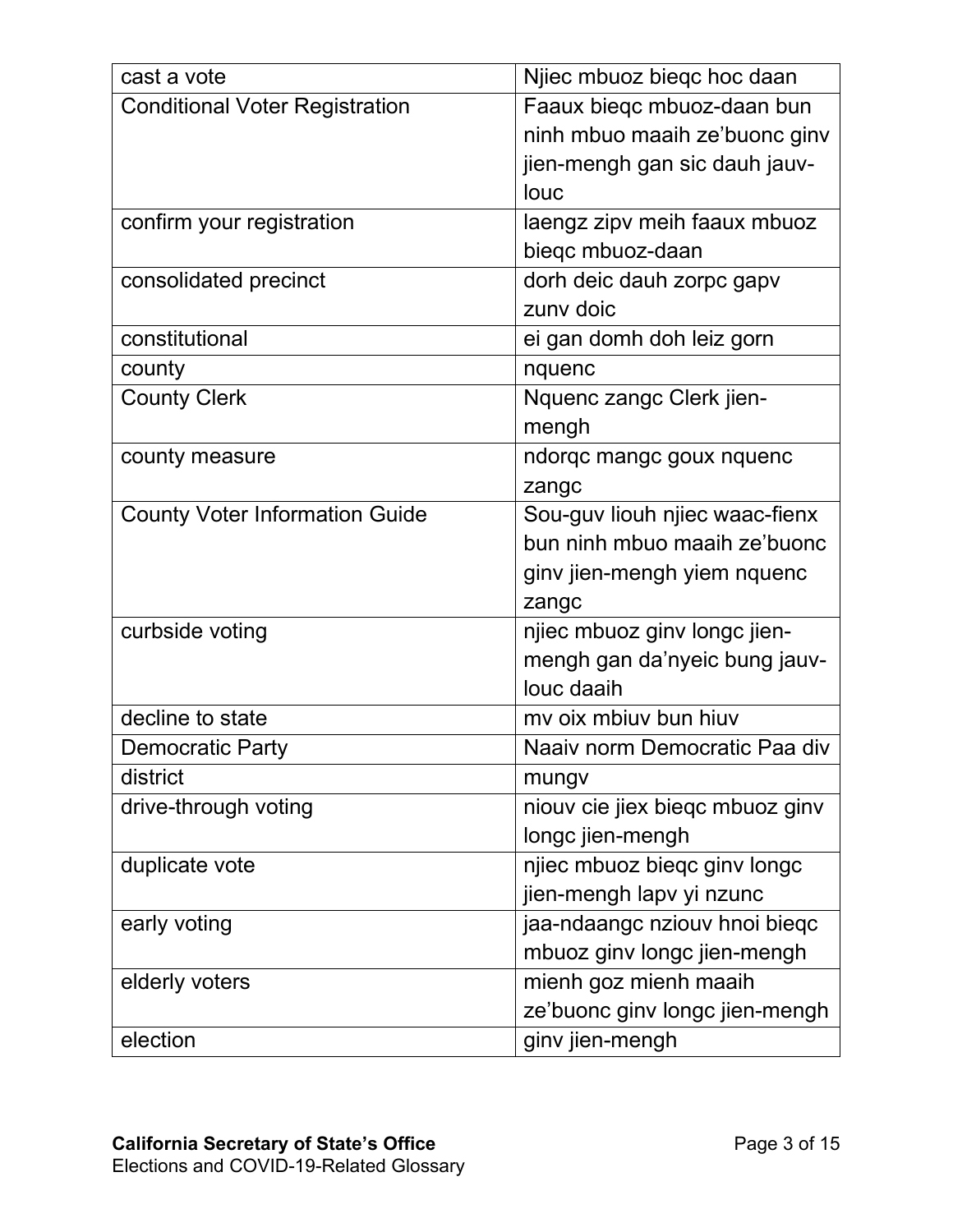| Election Administration Plan (EAP)     | Gunv goux ginv longc jien-      |
|----------------------------------------|---------------------------------|
|                                        | mengh gong-daan (EAP)           |
| <b>Election Day</b>                    | Ginv jien-mengh hnoi-nyieqc.    |
| election inspector                     | benx zaah mangc ginv jien-      |
|                                        | mengh mienh                     |
| election observer                      | benx samx mangc ginv jien-      |
|                                        | mengh mienh                     |
| election official                      | benx zoux ginv jien-mengh jien  |
|                                        | jaa                             |
| election worker                        | zoux ginv jien-mengh gong-      |
|                                        | mienh                           |
| Electioneering                         | Ginv longc jien-mengh           |
| electronic pollbook or e-pollbook      | electronic sou a'fai e-pollbook |
|                                        | sou liouh zaah samx muangx      |
|                                        | zuangx mienh nyei hnyouv        |
| eligible voters                        | maaih ze'buonc horpc bieqc      |
|                                        | mbuoz ginv longc jien-mengh     |
|                                        | nyei mienh                      |
| fiscal impact                          | maaih nyauv hoic taux buonv-    |
|                                        | zinh                            |
| general election                       | zuangx ginv longc jien-mengh    |
| <b>Green Party</b>                     | Naaiv norm Green Paa div        |
| identification                         | si'jeiv fangx-daan              |
| initiative measure                     | jiex gorn gunv goux             |
| instructions to voters                 | njiaaux waac mbuox taux         |
|                                        | maaih ze'buonc gauz ginv        |
|                                        | longc jien-mengh mienh          |
| <b>Language Accessibility Advisory</b> | Zuangx goz baav goux sic dauh   |
| Committee (LAAC)                       | jien-mengh tengx njiaaux waac   |
|                                        | liouh biegc longc waac-fingz    |
|                                        | (LAAC)                          |
| layout guidance                        | njiaaux waac dauh liouh tengx   |
|                                        | zorng mbenc                     |
| <b>Libertarian Party</b>               | Naaiv norm Libertarian Paa div  |
| local measure                          | goux buonh deic jauv-louc       |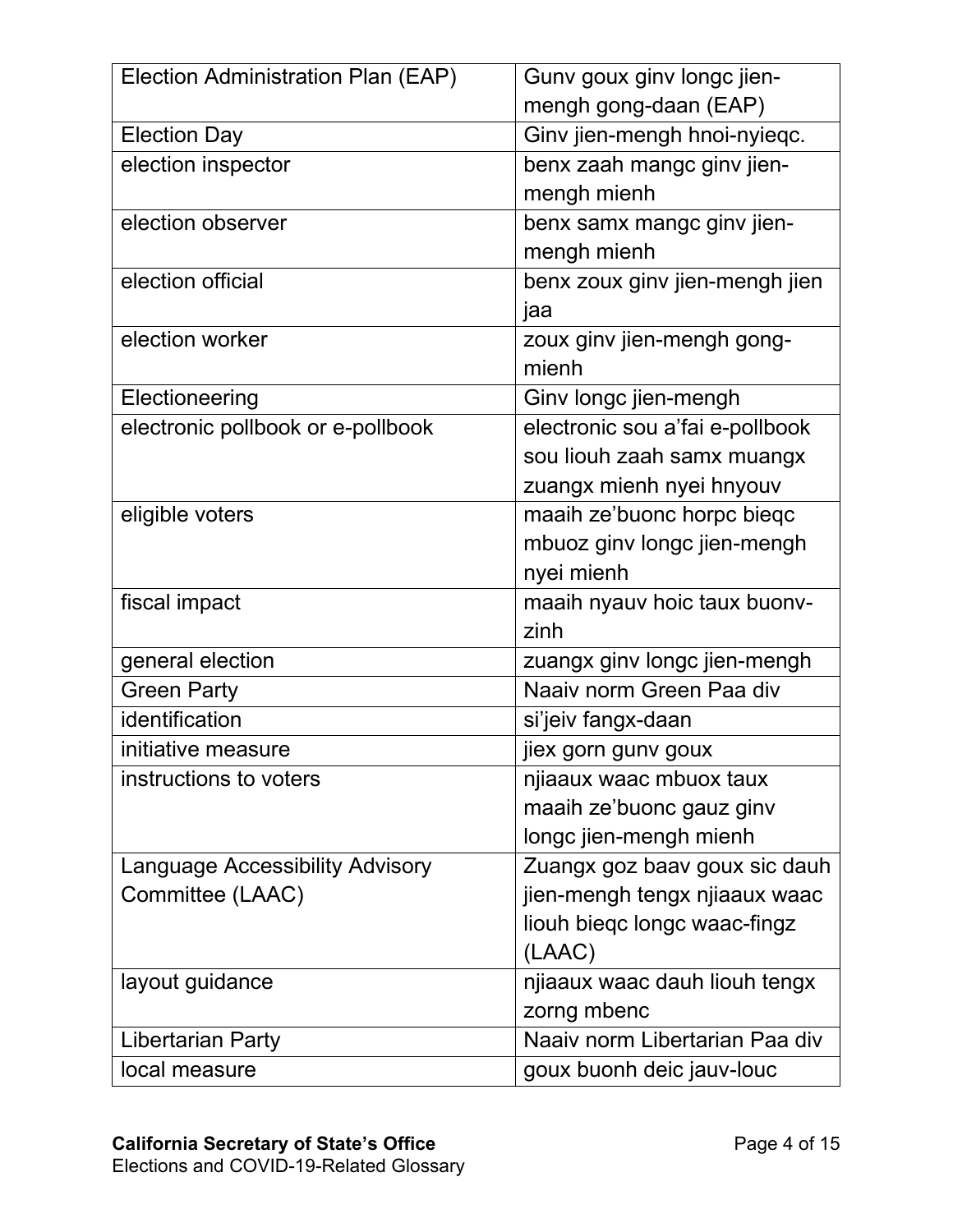| mail ballots                              | dorh njiec mbuoz zeiv-daan       |
|-------------------------------------------|----------------------------------|
|                                           | ginv longc jien-mengh fungx      |
|                                           | gan zipv fienx gorn mingh        |
| marking device                            | longc jaa-dorngx tengx mbiuv     |
|                                           | njiec mbuoz                      |
| military and overseas voters              | baeng-maanh aengx caux           |
|                                           | baeqc fingz maaih ze'buonc       |
|                                           | gauz ginv jien-mengh dungh       |
|                                           | mingh yiem njiec da'nyeic norm   |
|                                           | guoqv                            |
| multilingual services                     | haih gorngv camv-fingz waac      |
|                                           | tengx nzie weih                  |
| <b>No</b>                                 | Maiv                             |
| No Party Preference                       | Mv mbenc maaih paa div jaaz      |
| Nonpartisan                               | Mv ziouc ei haaix bung           |
| Office of the Registrar of Voters         | Ze'weic gorn gunv goux           |
|                                           | mbuoz-daan tengx maaih           |
|                                           | ze'buonc gauz ginv longc jien-   |
|                                           | mengh nyei mienh                 |
| official ballot                           | tong leiz zeiv daanh liouh longc |
|                                           | ginv jien-mengh                  |
| Overvote                                  | Njiec mbuoz ginv longc jien-     |
|                                           | mengh camv jiex guaan            |
| paper ballot                              | zeiv liouh njiec mbuoz ginv      |
|                                           | longc jien-mengh                 |
| Peace and Freedom Party                   | Naaiv norm Peace aengx caux      |
|                                           | Freedom Paa div                  |
| please print                              | daaix dorh yienx cuotv           |
| poll worker                               | zoux gong jien-mengh zaah        |
|                                           | funx mangc                       |
| polling place                             | dorngx dauh zoux zaah funx       |
|                                           | mangc                            |
| Precinct                                  | <b>Deic</b>                      |
| pre-registration – California youth can   | jaa-nziouv faaux mbuoz           |
| pre-register to vote if they are 16 or 17 | ndaangc – mienh lunz mienh       |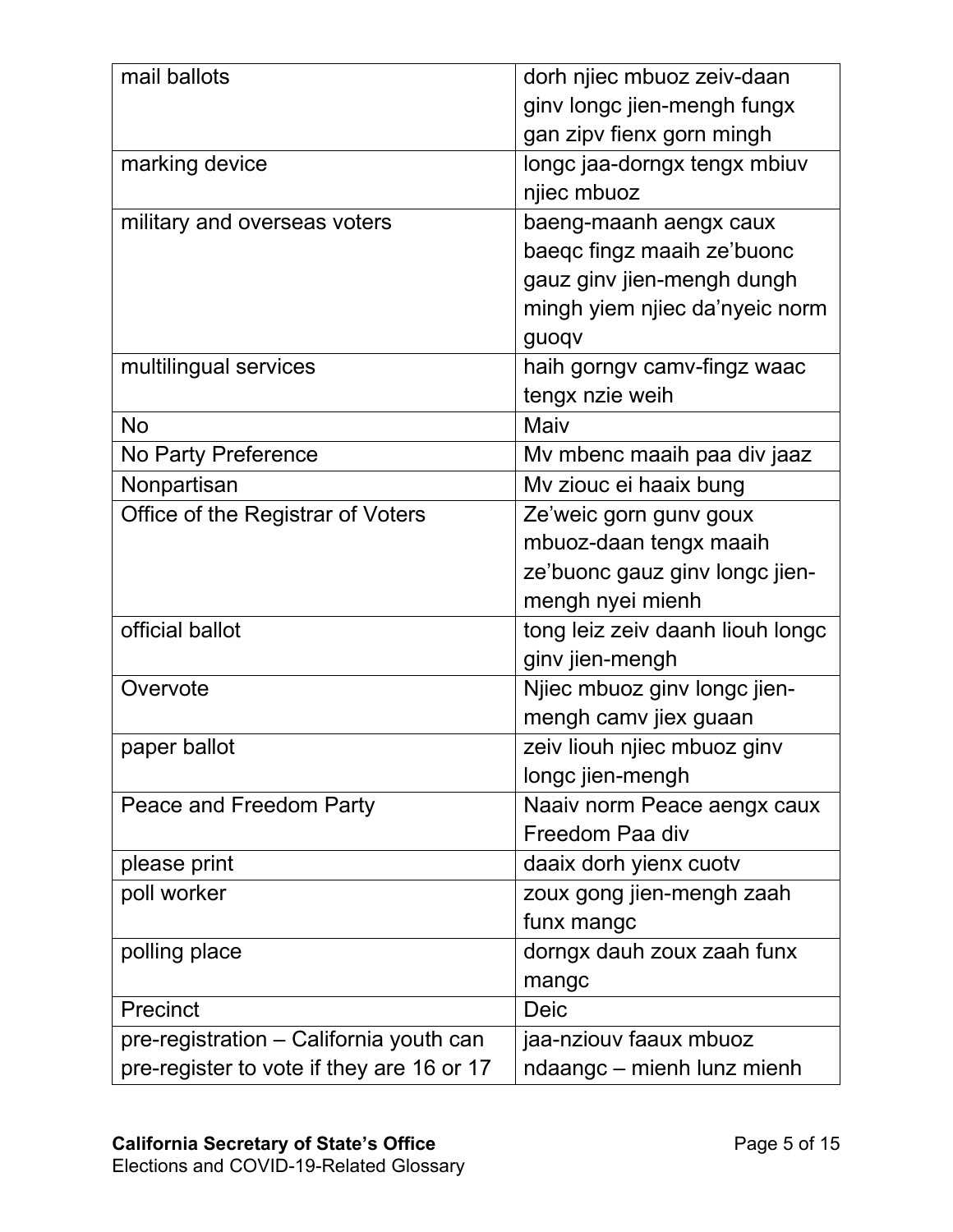| years old and meet the other voter        | yiem California dungh haaix     |  |
|-------------------------------------------|---------------------------------|--|
| registration eligibility requirements and | dauh mienh maaih hnyangx-jeiv   |  |
| their registration will become active     | buangv 16 a'fai 17 hnyangx      |  |
| once they turn 18 years old               | wuov se haih mingh jaa-nziouv   |  |
|                                           | faaux mbuoz liouh biegc ginv    |  |
|                                           | longc jien-mengh duqv aengx     |  |
|                                           | caux maaih nzoih da'nyeic diuc  |  |
|                                           | ze'buonc horpc faaux mbuoz-     |  |
|                                           | daan liouh ginv longc jien-     |  |
|                                           | mengh aengx caux ninh mbuo      |  |
|                                           | faaux bieqc mbuoz-daan nyei     |  |
|                                           | buonc dungh baungv 18           |  |
|                                           | hnyangx yaac longc duqv aqv     |  |
| primary election                          | jiex gorn ginv jien-mengh       |  |
| proposition                               | waac dauh jauv-louc             |  |
| provisional ballot                        | zeiv-daan liouh longc jiex jauv |  |
|                                           | njiec mbuoz ginv longc jien-    |  |
|                                           | mengh                           |  |
| provisional ballot envelope               | fienx-mbuoqc liouh longc jiex   |  |
|                                           | jauv njiec mbuoz ginv longc     |  |
|                                           | jien-mengh                      |  |
| public comment period                     | zuangx mienh gorngy waac        |  |
|                                           | daaih nyei bouc dauh ziangh     |  |
|                                           | hoc                             |  |
| public consultation meeting               | koi wuic caux zuangx mienh      |  |
|                                           | ca'laangh                       |  |
| public hearing                            | muangx zuangx mienh nyei        |  |
|                                           | waac                            |  |
| recall election                           | aengx heuc ginv baan jiex jien- |  |
|                                           | mengh                           |  |
| register to vote                          | faaux bieqc mbuoz liouh wuotc   |  |
|                                           | ginv jien-mengh                 |  |
| registered voters                         | maaih ze'buonc horpc bieqc      |  |
|                                           | ginv longc jien-mengh duqv      |  |
|                                           | faaux bieqc mbuoz-daan mi'aqc   |  |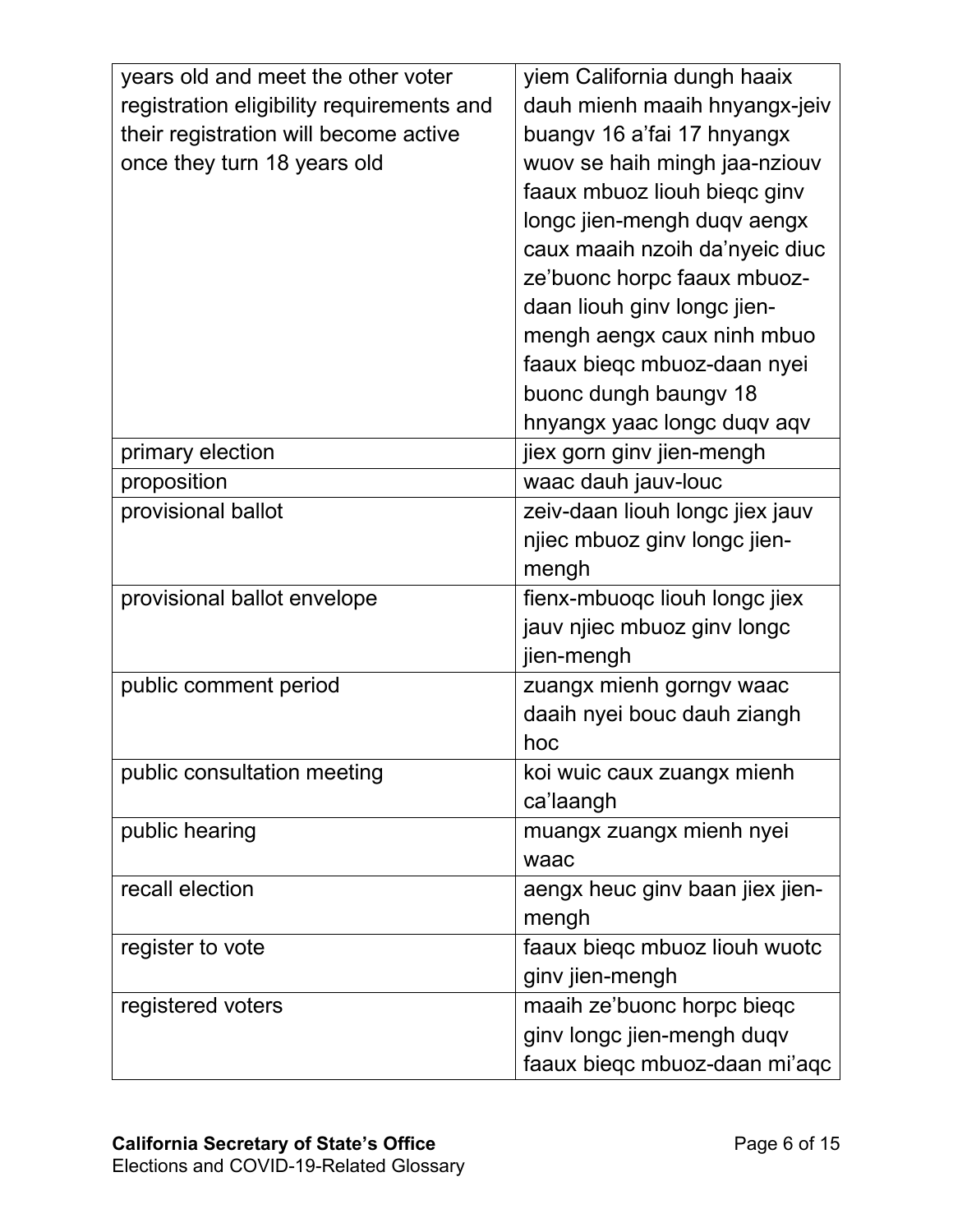| registration form                 | sou-guv daan liouh faaux       |
|-----------------------------------|--------------------------------|
|                                   | mbuoz-daan                     |
| referendum measure                | liouh goux muangx zuangx       |
|                                   | mienh nyei waac                |
| Remote Accessible Vote by Mail    | Liouh bun biegc wuotc ginv     |
| (RAVBM)                           | longc jien-mengh yiem go nyei  |
|                                   | jauv-louc fungx gan zipv fienx |
|                                   | gorn mingh (RAVBM)             |
| replacement ballot                | tiuv yienc siang bieqc mbuoz   |
|                                   | ginv longc jien-mengh daan     |
| <b>Republican Party</b>           | Naaiv norm Republican Paa div  |
| re-register                       | aengx faaux mbuoz siang        |
| roster                            | mbuoz-daan                     |
| runoff election                   | torngz cuotv ginv longc jien-  |
|                                   | mengh                          |
| sample ballot                     | nyungc zeiv ginv jien-mengh    |
|                                   | zeiv-daan                      |
| school measure                    | goux horqc dorngh sic dauh     |
|                                   | gong                           |
| secrecy sleeve                    | luih mueix-nangv               |
| Signature                         | Mbuoz-liuc                     |
| special election                  | Gorqv-zeic ginv jien-mengh     |
| spoiled ballot                    | ginv jien-mengh zeiv-daan      |
|                                   | wuaaic nyei buonc              |
| state initiative                  | saengv zangc hnamv jiex gorn   |
|                                   | <b>ZOUX</b>                    |
| state measure                     | saengv zangc goux nyei sic     |
|                                   | dauh                           |
| <b>Statewide Special Election</b> | Saengv zangc gorv-zeic goux    |
|                                   | ginv jien-mengh yiem njiec     |
|                                   | ziangh norm deic               |
| <b>Stylus</b>                     | Sa-daai-lus                    |
| touch screen                      | longc buoz mbiutc hluo ging-   |
|                                   | hmien                          |
| Vote                              | Bieqc wuotc ginv longc         |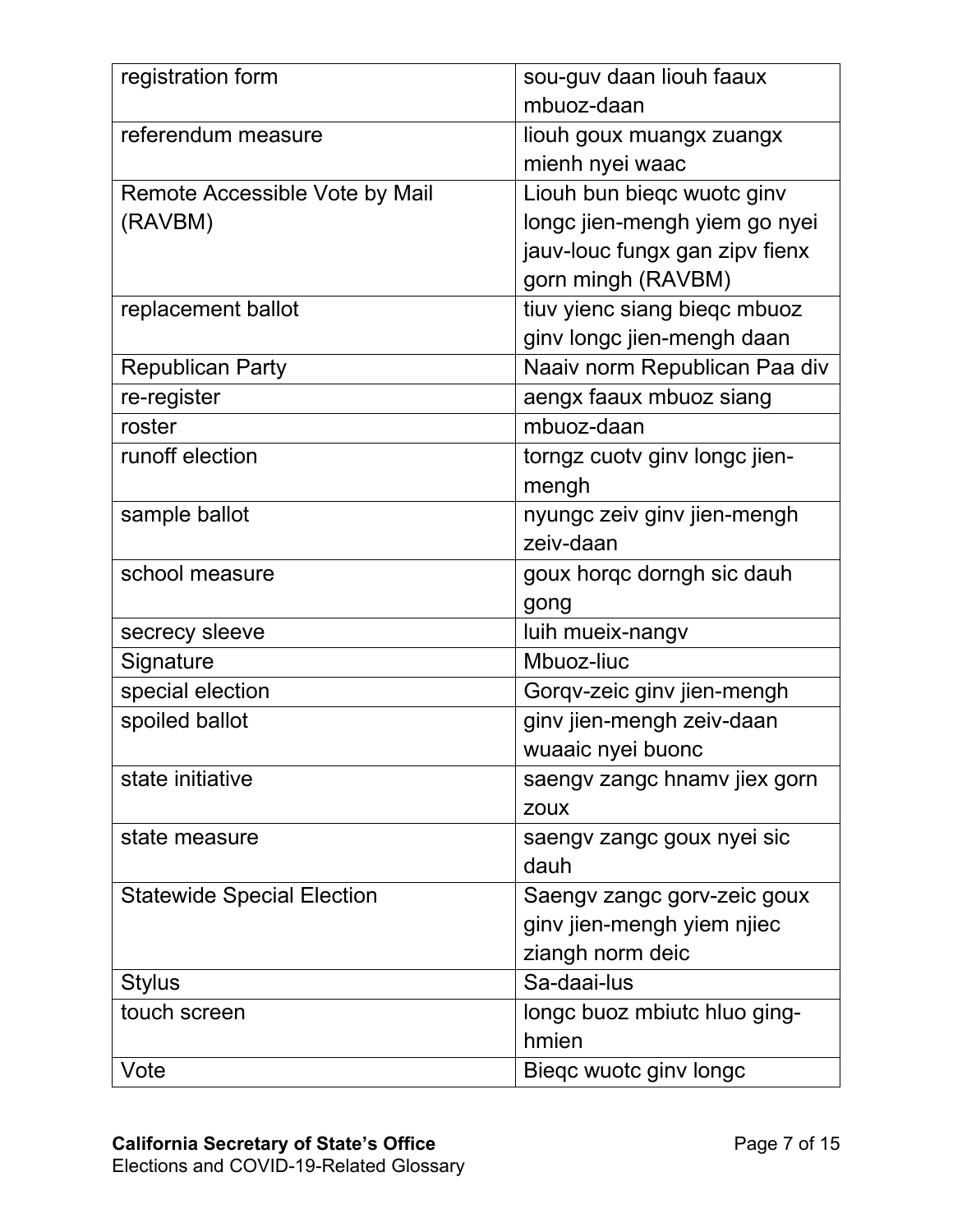| vote both sides of the ballot | bieqc wuotc ginv longc yiem yi |
|-------------------------------|--------------------------------|
|                               | bung zeiv-daan                 |
| vote center                   | biegc wuotc ginv longc domh    |
|                               | gorn                           |
| vote for no more than         | njiec mbuoz ginv longc jien-   |
|                               | mengh mv jiex ndaangc          |
| vote for one                  | biegc wuotc ginv longc yietc   |
|                               | dauh hnangv                    |
| vote for up to                | bieqc wuotc ginv longc mv bun  |
|                               | camv jiex                      |
| Vote by Mail                  | Bieqc wuotc ginv longc fungx   |
|                               | gan zipv fienx gorn            |
| Vote by Mail return envelope  | Bieqc wuotc ginv longc liuz    |
|                               | dorh dapv biegc fienx-mbuoz    |
|                               | fungx nzuonx bun               |
| Voter                         | Maaih ze'buonc horpc bieqc     |
|                               | wuotc ginv longc jien-mengh    |
|                               | nyei mienh                     |
| <b>Voter Bill of Rights</b>   | Maaih ze'buonc horpc ginv      |
|                               | longc Bill nyei mienh          |
| voter feedback                | biegc ginv longc jien-mengh    |
|                               | nyei mienh gorngy daaih nyei   |
|                               | waac                           |
| voter information pamphlet    | waac-fienx hiety nijec sou-quv |
|                               | daan liouh bun maaih mbuoz     |
|                               | ginv longc jien-mengh nyei     |
|                               | mienh                          |
| voter instructions            | njiaaux waac mbuoz maaih       |
|                               | mbuoz ginv longc jien-mengh    |
|                               | nyei mienh                     |
| voter outreach                | bieqc lorx nzoih maaih mbuoz   |
|                               | bieqc ginv longc jien-mengh    |
|                               | nyei mienh                     |
| voter outreach plan           | gong-bou daan liouh bieqc lorx |
|                               | nzoih maaih mbuoz bieqc ginv   |
|                               | longc jien-mengh nyei mienh    |
|                               |                                |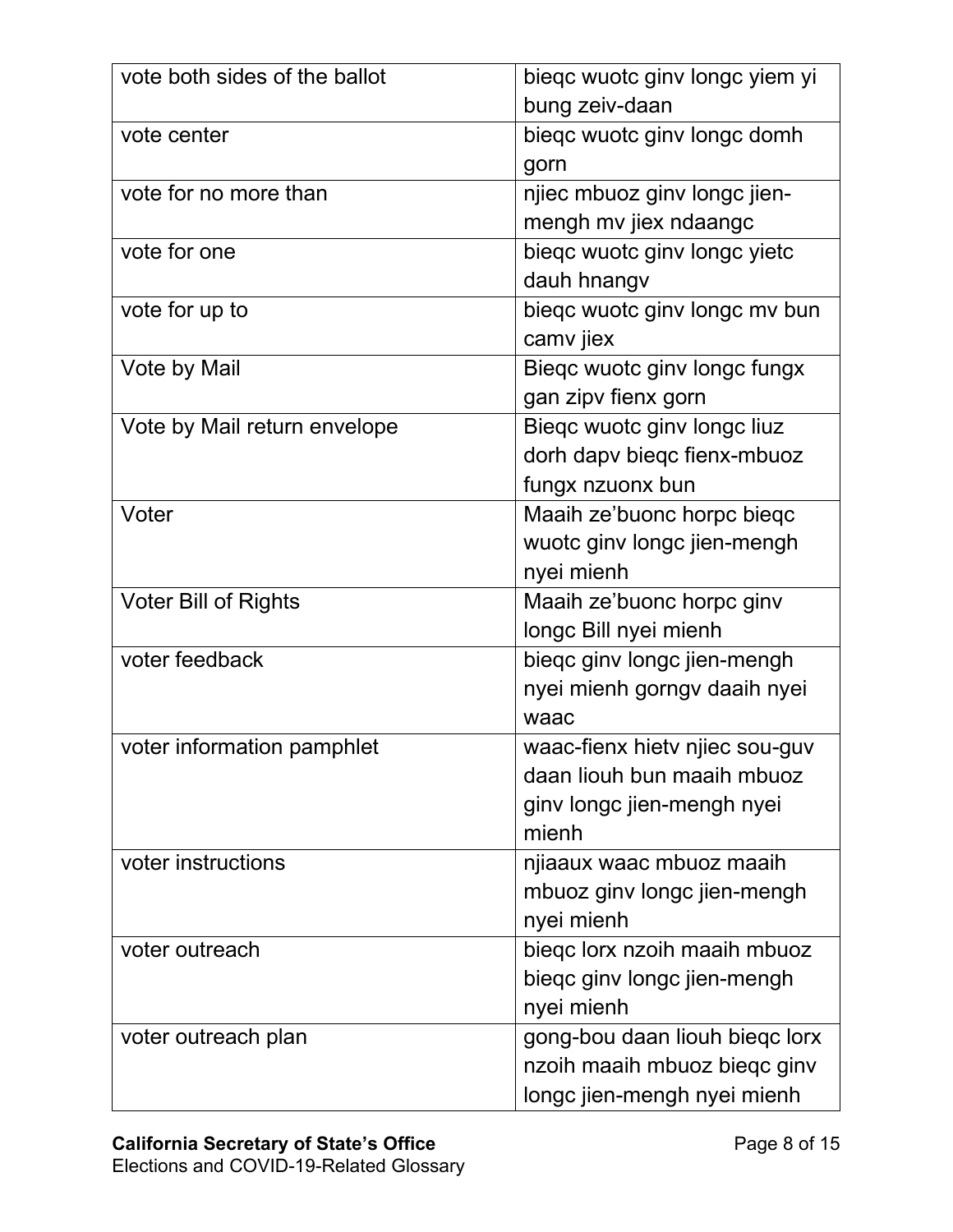| voter services                       |                                |
|--------------------------------------|--------------------------------|
|                                      | tengx nzie weih maaih mbuoz    |
|                                      | bieqc ginv longc jien-mengh    |
|                                      | nyei mienh                     |
| <b>Voter's Choice Act</b>            | Domh doh leiz gorn paaiv njiec |
|                                      | liouh bun maaih mbuoz ginv     |
|                                      | longc jien-mengh mienh         |
| voters with disabilities             | wuaaic fangx mienh dungh       |
|                                      | maaih mbuoz ginv longc jien-   |
|                                      | mengh                          |
| Voting                               | Biegc wuotc ginv longc jien-   |
|                                      | mengh                          |
| <b>Voting Accessibility Advisory</b> | Zuangx goz baav goux sic dauh  |
| Committee (VAAC)                     | jien-mengh tengx njiaaux waac  |
|                                      | liouh biegc wuotc ginv longc   |
|                                      | jien-mengh (VAAC)              |
| voting booth                         | booth liouh biegc wuotc ginv   |
|                                      | longc jien-mengh               |
| voting equipment                     | wuotc ginc jaa-dorngx liouh    |
|                                      | wuotc ginv longc jien-mengh    |
| <b>Voting Rights Act</b>             | Ze'buonc domh doh leiz biegc   |
|                                      | wuotc ginv longc jien-mengh    |
| voting station                       | dorngx dauh bieqc wuotc ginv   |
|                                      | longc jien-mengh               |
| wheelchair accessible                | bieqc longc eiv-fongv          |
| write-in candidate                   | fiev njiec ninh mbuo oix bun   |
|                                      | ginv zoux jien-jaa mienh       |
| Yes                                  | Zeiz                           |

## **COVID-19-RELATED GLOSSARY TERMS**

| cleaning supplies                     | wuotc ginc tengx fiouz nzengc  |  |
|---------------------------------------|--------------------------------|--|
| commonly used surfaces                | zuangx horngh longc nyei jaa-  |  |
|                                       | sic                            |  |
| Coronavirus Aid, Relief, and Economic | Domh doh leiz paaiv njiec heuc |  |
| Security (CARES) Act                  | tengx daanh Coronavirus, zorc  |  |
|                                       | longx, aengx caux goux longc   |  |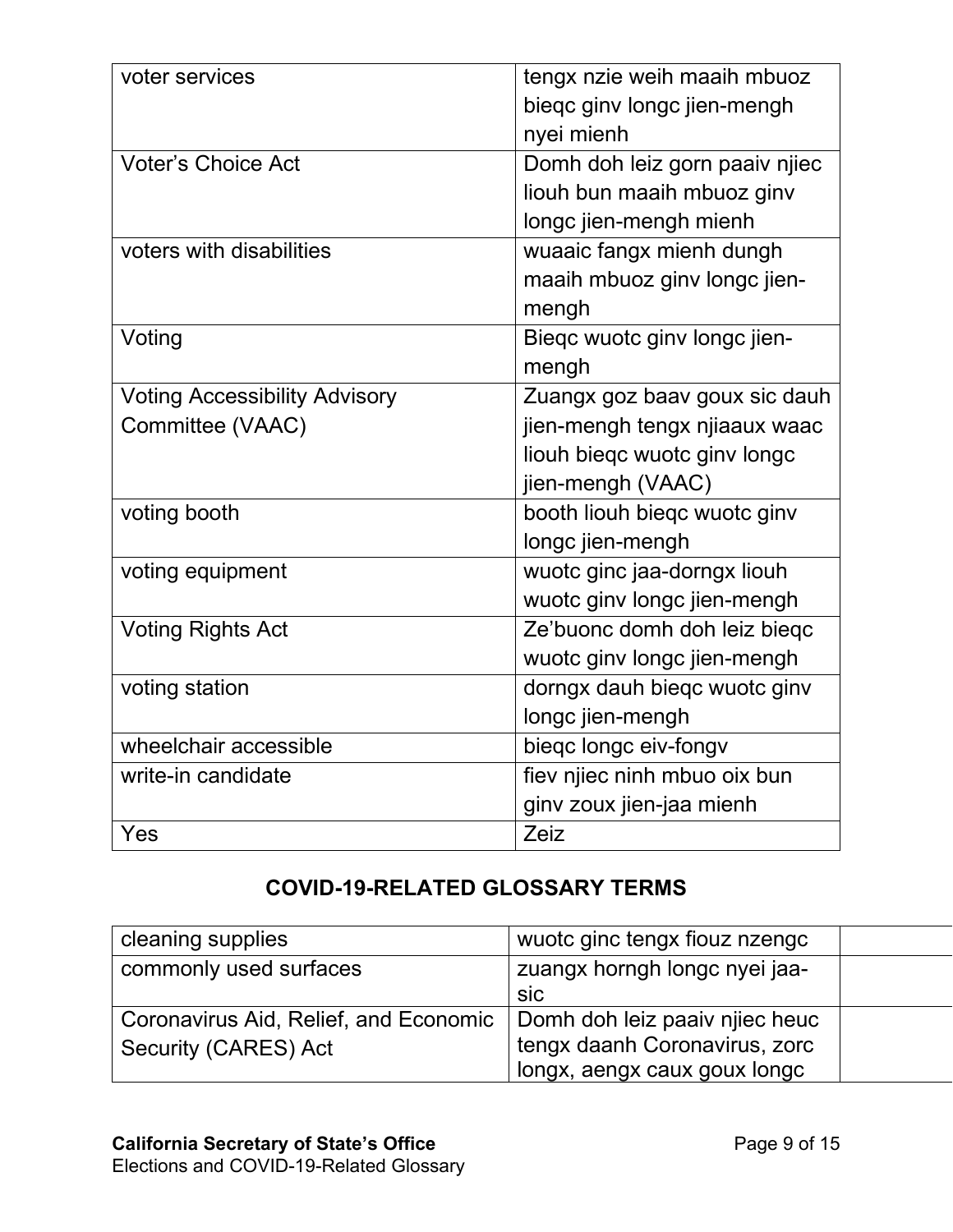|                                          | zornc nyaanh jauv-louc<br>(CARES)  |  |
|------------------------------------------|------------------------------------|--|
| <b>County Health Guidance</b>            | Nquenc zangc goux heng-            |  |
|                                          | wangc njiaaux nyei waac            |  |
| <b>County Health Officials</b>           | Nquenc zangc goux heng-            |  |
|                                          | wangc nyei jien-mengh              |  |
| coverage of the mouth and nose           | beu jienv nzuih aengx caux         |  |
|                                          | mbu'zorng                          |  |
| COVID-19 pandemic                        | Faanv COVID-19 domh wuon-          |  |
|                                          | baengc                             |  |
| COVID-19 prevention plan                 | Mbenc gong-bou tengx mbungh        |  |
|                                          | nqaeqv longx COVID-19              |  |
| COVID-19 symptoms – includes fever       | COVID-19 baengc mbiangx sin        |  |
| or chills, cough, shortness of breath or | - se lemh jienv sin jorm butv      |  |
| difficulty breathing, fatigue, muscle or | juangv a'fai butv juangv-nyanh,    |  |
| body aches, headache, new loss of        | hnopv, tauv qiez nangv a'fao       |  |
|                                          | hnyouv zietc tauv giez mv          |  |
| taste or smell, sore throat, congestion  | daaih, mau mv maaih qaqv, orv      |  |
| or runny nose, nausea, vomiting, or      | mun a'fai sin zangc mun,           |  |
| diarrhea, as described by the Centers    | m'ngorngy mun, mbietc zaamv        |  |
| for Disease Control and Prevention       | a'fai mv haix ndaang, gu'nyuoz     |  |
| (CDC)                                    | jaang mun, mbu'zorng zietc a'fai   |  |
|                                          | mbiutc cuotv, hnyouv nziouh,       |  |
|                                          | lov, a'fai gu'sie fiez, dungh ninh |  |
|                                          | mbuo gunv goux baengc zingh        |  |
|                                          | aengx caux mbenc mbungh            |  |
|                                          | nqaeqv wuon-baengc (CDC)           |  |
|                                          | paaiv njiec nyei waac dauh         |  |
| disinfecting tools                       | wuotc ginc jaa-dorngx liouh        |  |
|                                          | nzaauz doc baengc guangc           |  |
| disinfecting wipes                       | longc si-jaauv sortv guangc        |  |
|                                          | baengc zingh                       |  |
| Executive Order N-64-20                  | Dengv sic dauh jien-mengh          |  |
|                                          | paaiv cuotv nyei waac-gorn N-      |  |
|                                          | 64-20                              |  |
| Executive Order N-67-20                  | Dengv sic dauh jien-mengh          |  |
|                                          | paaiv cuotv nyei waac-gorn N-      |  |
|                                          | 67-20                              |  |
| face covering                            | beu hmien torngv jienv             |  |
| face mask                                | dangh torngv hmien                 |  |
|                                          |                                    |  |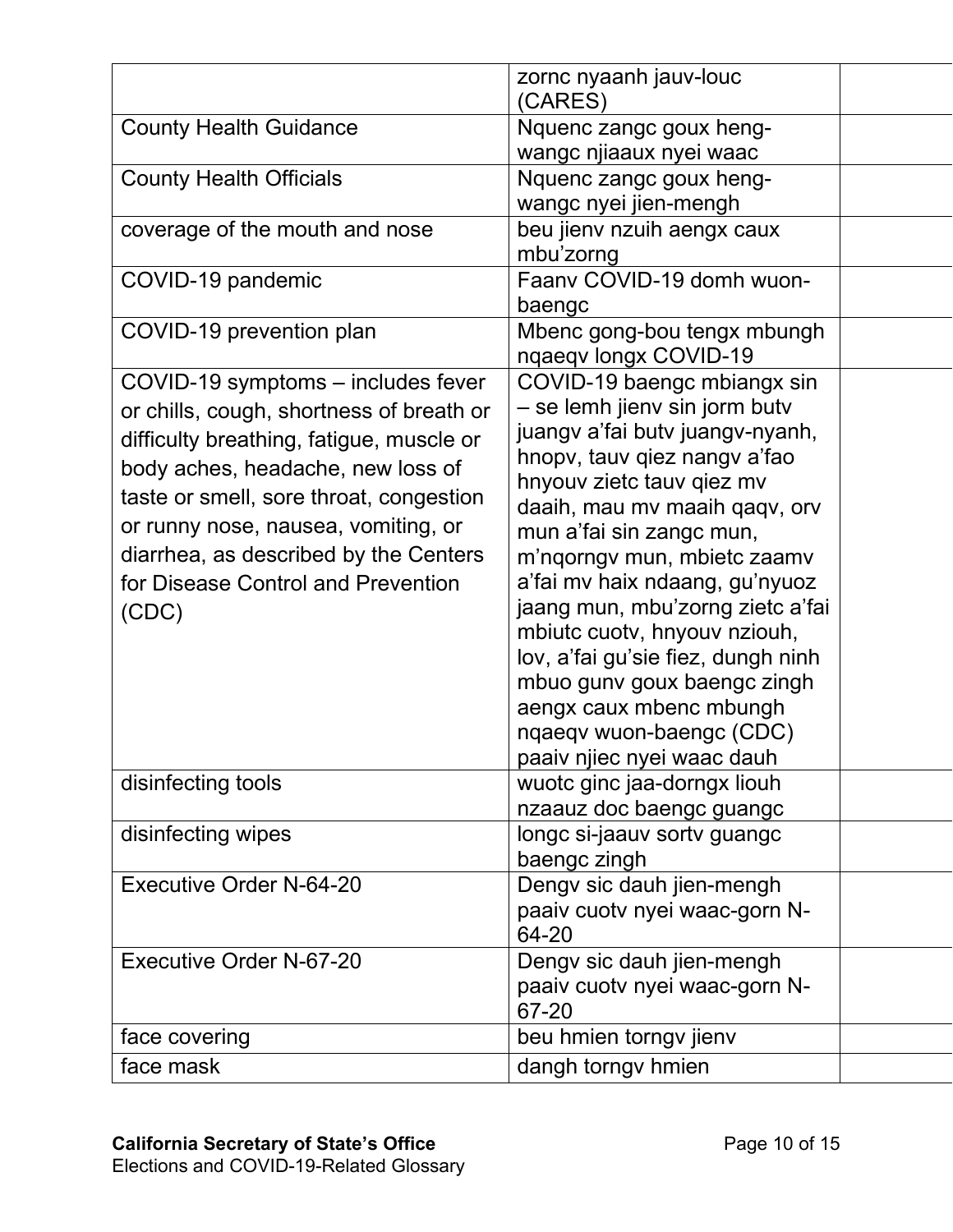| face shield                             | longc face shield dangh torngv                             |
|-----------------------------------------|------------------------------------------------------------|
|                                         | hmien                                                      |
| Fever                                   | Butv juangv                                                |
| Gloves                                  | <b>Buoz matc</b>                                           |
| hand hygiene                            | nzaauz nzengc buoz                                         |
| hand sanitizer                          | ndie-wuom liouh nzaauz buoz                                |
| hand-washing – washing hands with       | nziaaux nzengc buoz - longc                                |
| soap and water and scrubbing for at     | sa'mbu nzuaaux buoz aengx                                  |
| least 20 seconds, or using hand         | caux longc wuom-nzang nzaaux                               |
| sanitizer where soap or running water   | aengx caux mbiutc longx mv                                 |
| are unavailable                         | gauh zogc jiex 20 buon, a'fai mv                           |
|                                         | maaih sa'mbu a'fai wuom-daaih                              |
|                                         | nor longc sanitizer nzaaux buoz                            |
| health and safety                       | heng-wangc aengx caux goux                                 |
| high-use areas                          | longx bun baengh orn<br>buonh deic longc camv haic         |
| illness – reported illness ranges from  | baengc zingh - box tong sou-                               |
|                                         | fienx mbuox gorngv maaih butv                              |
| very mild (some people have no          | deix baav (maaih ziex dauh                                 |
| symptoms) to severe illness             | mienh yaac mv butv baengc                                  |
|                                         | mbiangx sin) mingh taux butv                               |
|                                         | hniev nyei baengc                                          |
| protective equipment – includes face    | wuotc ginc tengx mbungh goux                               |
| coverings, gloves, and other protective | nqaeqv - se lemh jienv buang                               |
| gear                                    | hmien, buoz-matc beu buoz,                                 |
|                                         | aengx caux da'nyeic diuc jauv-                             |
|                                         | louc tengx mbungh nqaeqv                                   |
|                                         | baengc                                                     |
| physical barrier                        | nyauv hoic taux beih zangc                                 |
| physical distancing                     | yiem leih go doic                                          |
| plexiglass                              | dangh gingz torngv                                         |
| potentially infectious                  | haih nyiez zugc baengc                                     |
| proper sneezing and coughing            | goux ciuv hungz zugc doic                                  |
| etiquette – includes covering coughs    | aengx caux mv hnopv seiz -                                 |
| and sneezes and washing hands to        | lemh jienv buangv jienv nzuih                              |
| assist with infection control, as       | hnopy aengx caux ciuv aengx                                |
| described by the Centers for Disease    | caux longc ndie-wuom nzaaux                                |
| Control and Prevention (CDC)            | buoz, ei gan ninh mbuo gunv                                |
|                                         | goux baengc zingh aengx caux<br>mbungh nqaeqv baengc zingh |
|                                         |                                                            |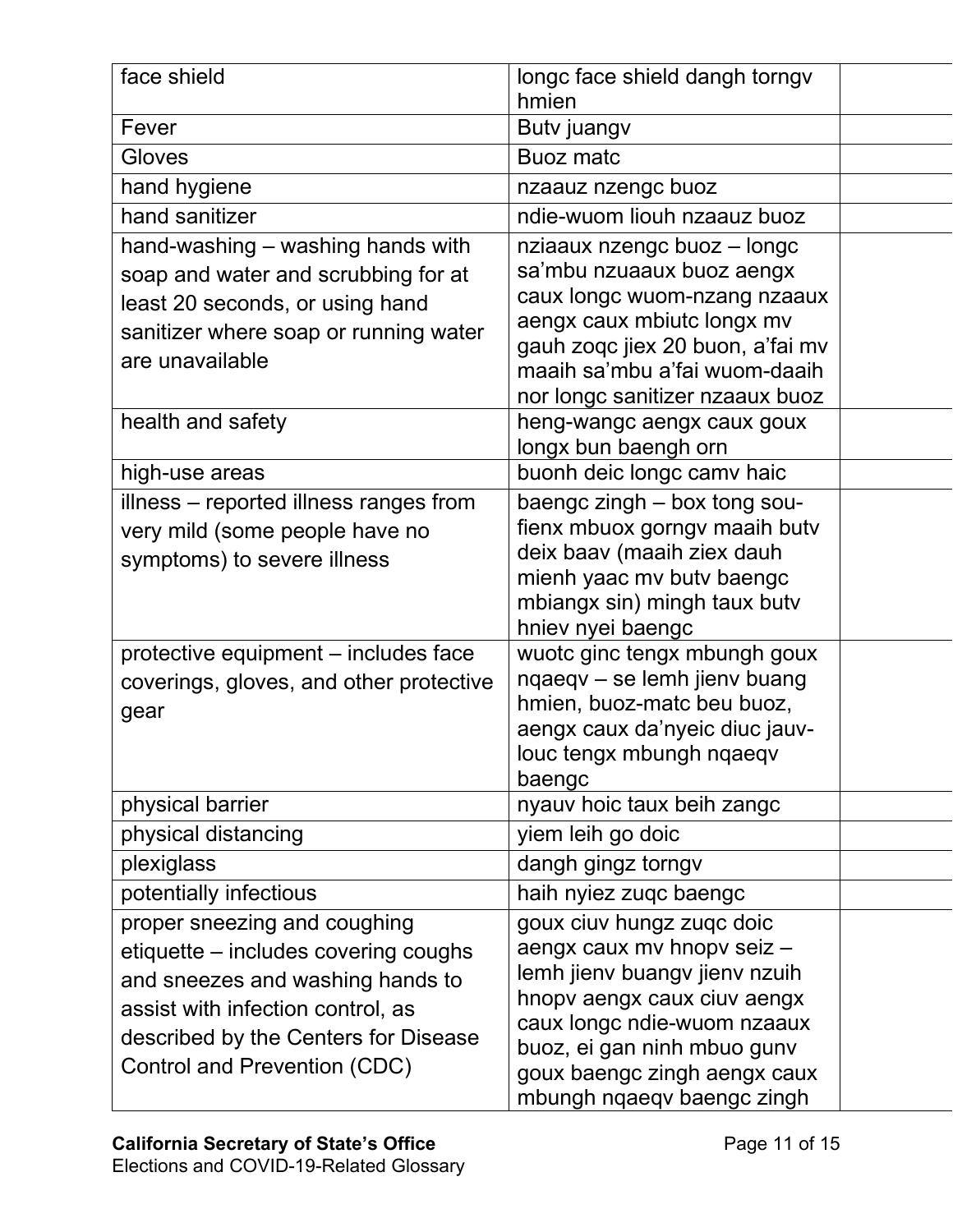|                                        | domh gorn (CDC) njiaaux paaiv   |
|----------------------------------------|---------------------------------|
|                                        | njiec nyei waac-gorn            |
| public health guidance                 | gunv goux domh zuangx heng-     |
|                                        | wangc njiaaux nyei waac         |
| public health officials                | guny goux domh zuangx heng-     |
|                                        | wangc jien jaa                  |
| risk assessment                        | zaah mangc haih maaih hoic      |
|                                        | nyei jauv-louc                  |
| serious underlying medical conditions  | jauv-louc liouh tengx zorc      |
| - includes such conditions as heart or | baengc zingh - lemh jienv naaiv |
| lung disease or diabetes               | deix sic dauh jauv-louc dungh   |
|                                        | benx mbu'nziu baengc a'fai      |
|                                        | piom wuaaic a'fai butv nziaamv  |
|                                        | gam baengc                      |
| Stay-At-Home Order                     | Paaiv heuc oix zugc yiem dingc  |
|                                        | biauv                           |
| Temperature                            | Ndorqc juangv jaa-dorngx        |
| voter directional signs                | mbiuv dorh jauv bun maaih       |
|                                        | ze'buonc ginv longc jien-mengh  |
|                                        | mienh                           |
| voting system cleaning                 | nzaaux nzengc yietc zungv ginv  |
|                                        | jien-mengh gorn zangc           |

## **COVID-19-RELATED GLOSSARY PHRASES**

| Please wear a facial covering over   | Tov daaix luic heuc dorh ndie  |
|--------------------------------------|--------------------------------|
| your nose and mouth.                 | buang nzoih hmien aengx        |
|                                      | mbu'zorng oc.                  |
| Maintain 6 feet of physical distance | Viem simv pien leih go doic    |
| between you and others in the        | benx 6 feet nyei dorngx dungh  |
| building.                            | meih caux da'nyeic deix mienh  |
|                                      | oix zugc leih go yiem gu'nyuoz |
|                                      | biauv wuov.                    |
| Avoid physical contact.              | Simv cuoty my dongx maan hluo  |
|                                      | zugc doic.                     |
| Use hand sanitizer at the check-in   | Longc ndie-wuom nzaaux         |
| station before and after voting.     | nzengc buoz yiem njiec dorngx  |
|                                      | dauh dungh ndaangc bieqc ginv  |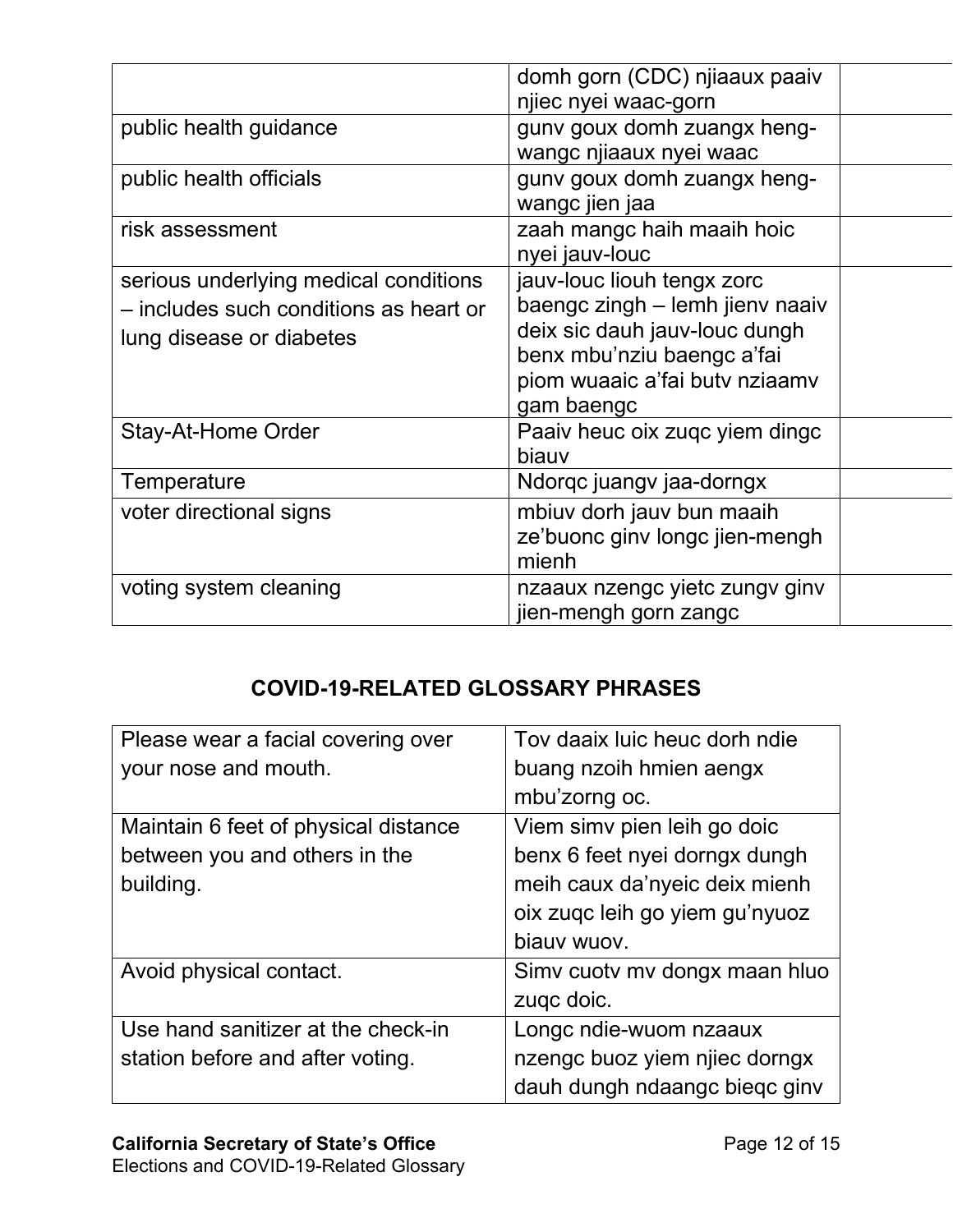|                                          | longc jien-mengh aengx caux      |
|------------------------------------------|----------------------------------|
|                                          | ginv liuz yaac oix zuqc aengx    |
|                                          | nzaaux baan.                     |
| Place your own ballot into the tabulator | Dorh meih nyei njiec mbuoz ginv  |
| or ballot box.                           | longc jien-mengh zeiv daan       |
|                                          | hietv yiem dorngx dauh a'fai     |
|                                          | dapv bieqc siou zeiv daan        |
|                                          | faang.                           |
| Thanks for wearing your mask.            | Tov dor laengh zingh dungh       |
|                                          | dangh nzoih buang hmien jaa-     |
|                                          | dorngx.                          |
| Remember to use the hand sanitizer.      | Mv dungx la'kuqv longc sanitizer |
|                                          | nzaaux nzengc buoz oc.           |
| Thanks for keeping your distance.        | Tov dor laengh zingh dungh       |
|                                          | yiem leih douc go.               |
| Make sure your hands are dry before      | Oix zugc sortv buoz ngaai        |
| touching your paper ballot.              | nzengc liuz cingx mingh zorqv    |
|                                          | longc meih nyei ginv jien-mengh  |
|                                          | zeiv-daan.                       |
| Place used items here for cleaning.      | Dorh longc nyei jaa-dorngx hietv |
|                                          | njiec naaiv liouh nzaaux nzengc. |
| Health guidelines to use a face          | Gunv goux heng-wangc njiaaux     |
| covering and maintain physical           | waac sou-guv liouh longc buang   |
| distancing are here to protect you and   | hmien jaa-dorngx aengx caux      |
| others. Please follow them.              | liouh meih hnangy haaix simv     |
|                                          | leih go doic aengx caux da'nyeic |
|                                          | deix mienh. Tov daaix luic zoux  |
|                                          | ei nzoih yietc zungv oc.         |
| A face covering can be provided for      | Beiv taux gorngy mbenc duqv      |
| you to use, if available.                | maaih nor, oix zugc dorh naaiv   |
|                                          | deix baung hmien jaa-dorngx      |
|                                          | bun meih buang hmien.            |
| We regret that you're unwilling to       | Yie mbuo dangx hnyouv camv       |
| follow the guidelines, but we do         | dungh meih mv longc hnyouv       |
| respect your right to vote. Please give  | zoux ei gan sou-guv njiaaux nyei |
| us a bit of time to organize the area to | waac-gorn, mv baac yie mbuo      |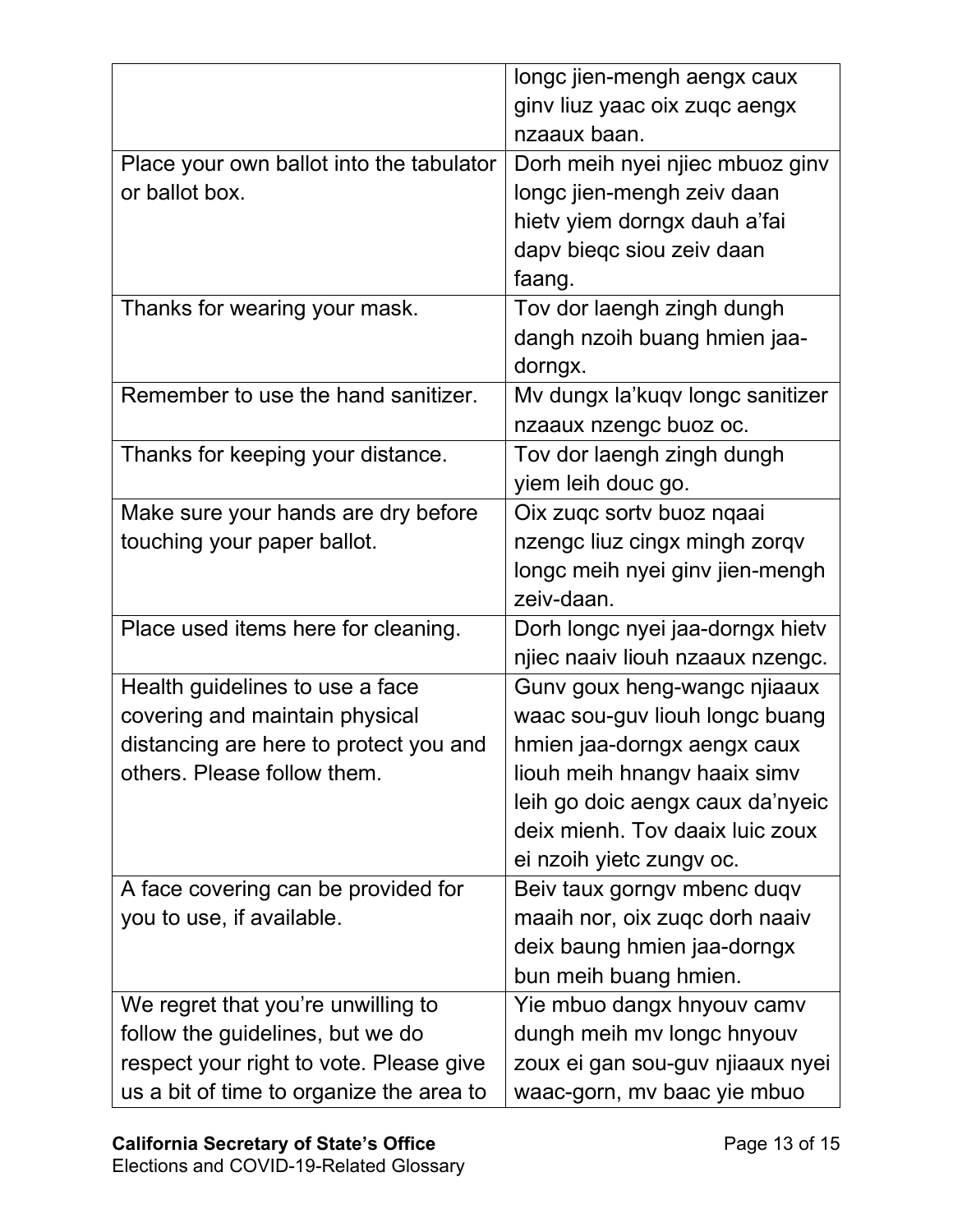| allow additional physical distance<br>between you, our fellow election<br>workers, observers, and other voters.                                                                                                                                                              | yaac zuqc taaih meih nyei<br>ze'buonc leiz dungh daaih wuotc<br>ginv longc jien-mengh. Tov<br>daaix luic zuov dangh yie mbuo<br>tengx mbenc deic dauh liouh<br>bun meih duqv yiem simv go<br>doic, caux yie mbuo nyei goux<br>ginv jien-mengh gong-mienh,<br>ninh mbuo daaih zuov samx                                                                                                                         |
|------------------------------------------------------------------------------------------------------------------------------------------------------------------------------------------------------------------------------------------------------------------------------|----------------------------------------------------------------------------------------------------------------------------------------------------------------------------------------------------------------------------------------------------------------------------------------------------------------------------------------------------------------------------------------------------------------|
|                                                                                                                                                                                                                                                                              | mangc nyei mienh, aengx caux<br>da'nyeic deix maaih ze'buonc<br>bieqc ginv jien-mengh nyei<br>mienh.                                                                                                                                                                                                                                                                                                           |
| Voting by mail is a safe choice to avoid<br>exposure to COVID-19 while voting.                                                                                                                                                                                               | Biegc ginv longc jien fungx gan<br>zipv fienx gorn mingh se benx<br>daauh horngh jauv-louc dungh<br>haih simv cuotv nyiez COVID-19<br>yiem njiec ginv jien-mengh nyei<br>bouc dauh ziangh hoc.                                                                                                                                                                                                                 |
| When entering a voting location,<br>please:<br>Wear a face covering.<br>Maintain physical distance of six<br>$\bullet$<br>feet from people not from your<br>household.<br>Use hand sanitizer stations.<br>Follow any additional guidance<br>provided at the voting location. | Haaix zanc biegc ginv longc<br>jien-mengh dorngx dauh, tov<br>daaix luic:<br>Zorqv jaa-dorngx buang<br>jienv hmien.<br>Simv cuoty heuc yiem leih<br>doic go benx juqv feet nyei<br>dorngx leih go zuangx<br>mienh dungh mv zeiz meih<br>nyei huov jaa hmuangv-<br>doic wuov.<br>Longc naaiv sanitizer<br>nzaaux nzengc buoz.<br>Zoux ei gan nzoih lengv<br>jeiv jauv-louc leiz dungh<br>paaiv cuotv yiem njiec |